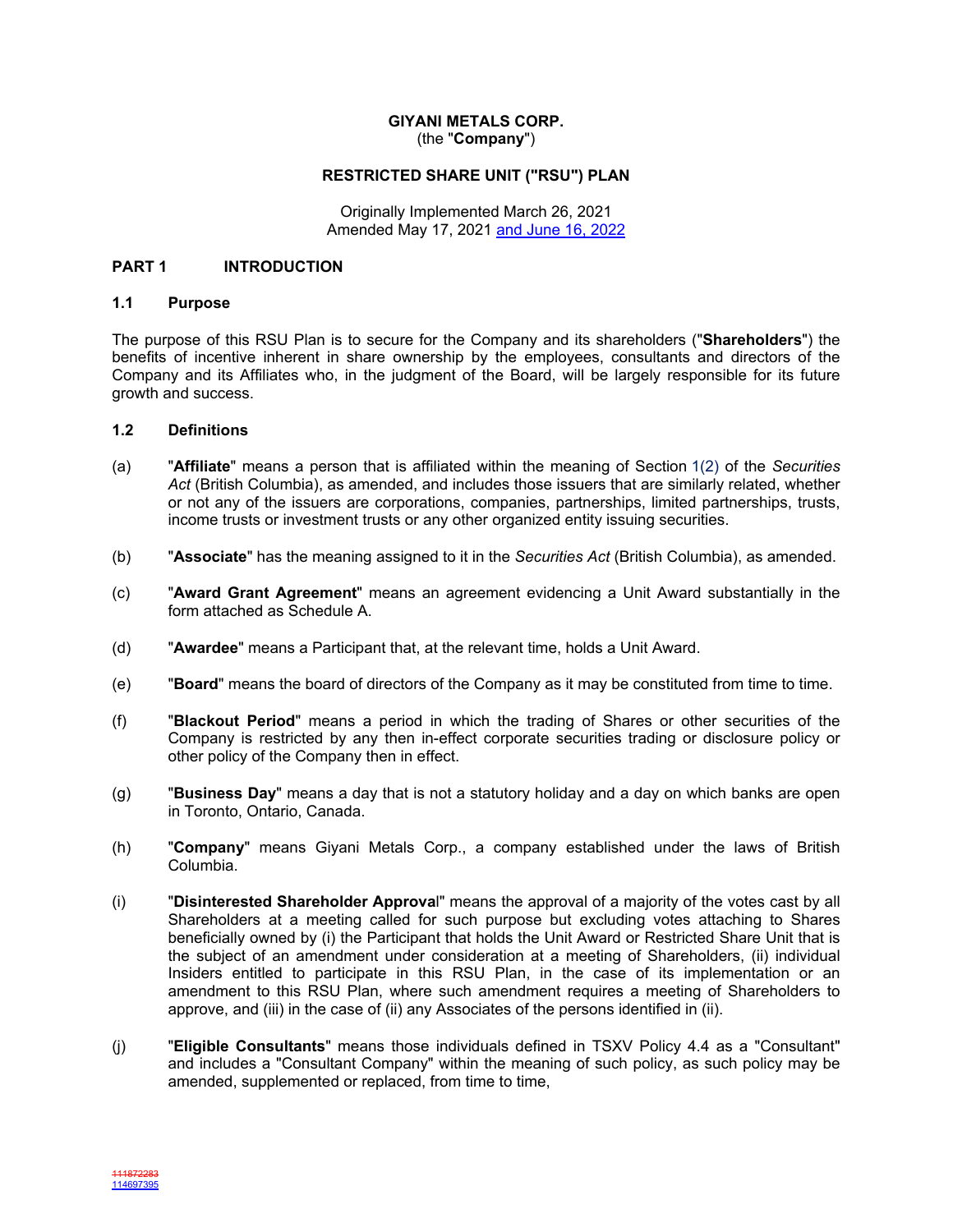- (k) "**Eligible Directors and Officers**" means those individuals defined in TSXV Policy 4.4 as a "Director", as amended, supplemented or replaced, from time to time.
- (l) "**Eligible Employees**" means those individuals defined in TSXV Policy 4.4 as an "Employee", as amended, supplemented or replaced, from time to time.
- (m) "**Eligible Officers**" means those individuals defined in TSXV Policy 4.4 as an "Officer", as applicable, as amended, supplemented or replaced, from time to time.
- (n) (m)"**Expiry Date**" has the meaning attributed thereto in Section [3.3\(b\).](#page-4-0)
- (o) (n)"**Insider**" has the meaning assigned to it in the *Securities Act* (British Columbia), as amended, and also includes an Associate or Affiliate of any person who is an Insider.
- (p) (o)"**Investor Relations Activities**" has the meaning given such term in TSXV Policy 1.1, as amended, supplemented or replaced, from time to time.
- (q) (p)"**Market Price**" means the average of the closing prices of the Shares on the TSXV, or such other exchange or exchanges on which the Shares are then traded, for the five (5) trading days immediately preceding the relevant date for determination.
- (r) "**Non-Executive Directors**" means any non-executive director of the Company as the Board may designate from time to time as eligible to participate in this Plan.
- (s) **"Non-Executive Director Settlement Date**" has the meaning attributed thereto in Section  $3.3(c)$ .
- (t) (q)"**Participant**" means, in respect of this RSU Plan, persons that are Eligible Employees, Eligible Directors and , Eligible Officers, or Eligible Consultants, or Non-Executive Directors who participate in this RSU Plan voluntarily.
- (u) (r)"**Performance Conditions**" means conditions, if any, imposed on a Unit Award which are required to be satisfied or discharged during the Performance Period in order that a Unit Award shall vest.
- (v) (s)<sup>"</sup>**Performance Period**" means the period of time during which Performance Conditions must be satisfied or discharged following which the Unit Award shall terminate unvested.
- (w) (t)"**Restricted Share Units**" or "**RSU**" means the right of an Awardee to receive one (1) Share or a cash payment equal to the equivalent for one (1) Share, following the Vesting Period of a Unit Award and satisfaction of any required Performance Conditions in the Performance Period, subject to the terms and provisions set forth in this RSU Plan and the applicable Award Grant Agreement.
- $(x)$  (u)"RSU Plan" means this Restricted Share Unit Plan, as amended from time to time.
- (y) (v)"**Settlement Date**" has the meaning attributed thereto in Section [3.3\(b\)](#page-4-0).
- (z) (w)"**Settlement Election**" has the meaning attributed thereto in Section [3.3\(b\)](#page-4-0).
- (aa) (x)"**Settlement Notice**" has the meaning attributed thereto in Section [3.3\(b\).](#page-4-0).
- (bb) "**Security Based Compensation**" has the meaning given to such term in TSXV Policy 4.4, as amended, supplemented or replaced, from time to time.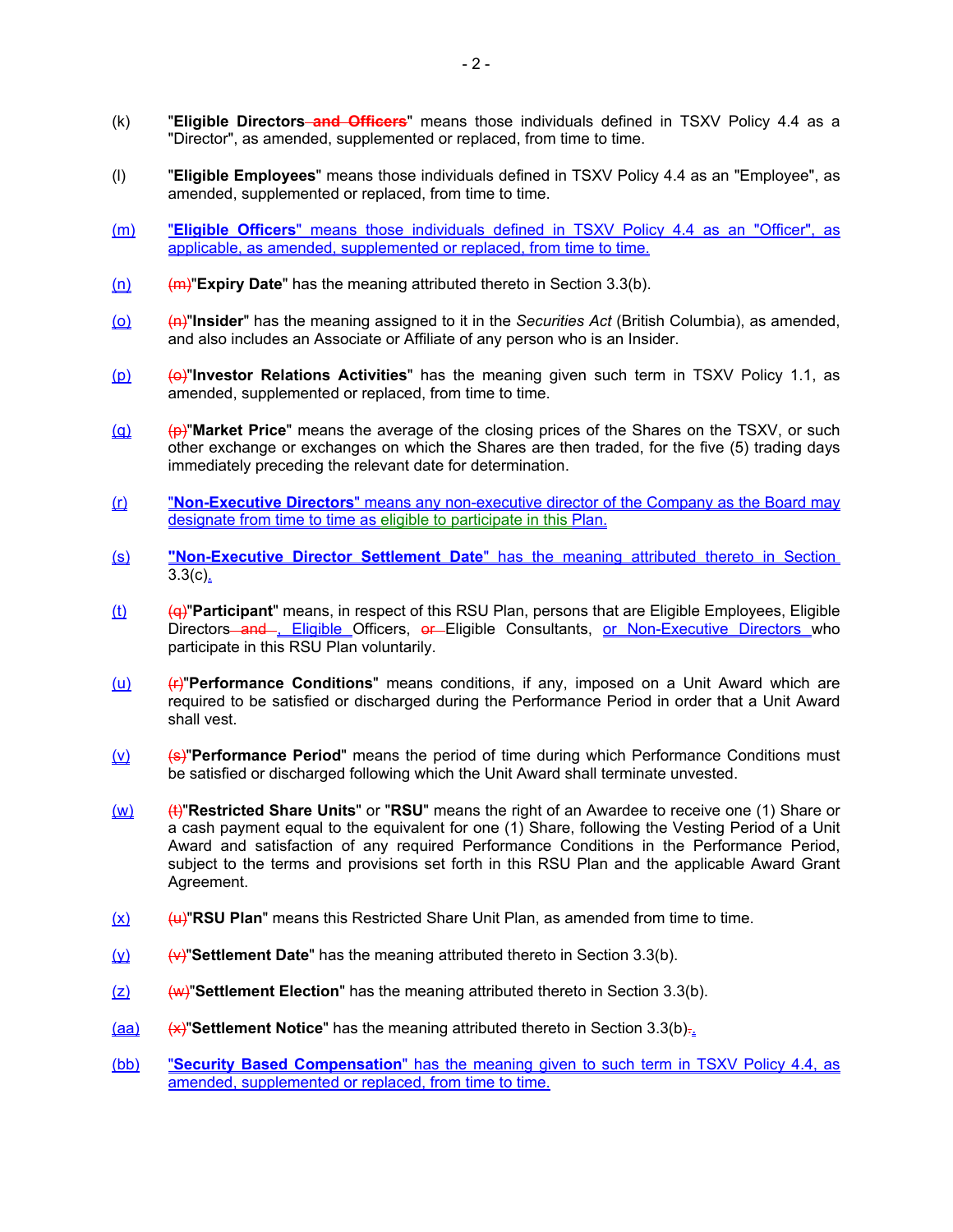- (cc) "**Security Compensation Plan**" has the meaning given to such term in TSXV Policy 4.4, as amended, supplemented or replaced, from time to time.
- (dd) **(y)**"**Shares**" means the common shares of the Company.
- (ee) (zz)"**Stock Option Plan**" means the Stock Option Plan of the Company in effect from time to time, as such plan may be amended, varied or replaced.
- (ff) (aa)"**Tax Act**" means the *Income Tax Act* (Canada), as amended from time to time.
- (gg) **(bb)**"**TSXV**" means the TSX Venture Exchange.
- (hh) **(cc)**"**Unit Award**" means an award of a Restricted Share Unit(s) under this RSU Plan.
- (ii) (dd)<sup>"</sup>Vesting Date" has the meaning attributed thereto in Section [3.2.](#page-4-1)
- (jj) (ee)"**Vesting Period**" means the period of time which must pass as set out in Section [3.1](#page-3-0) before which a Unit Award entitles the Awardee to the settlement of such Restricted Share Units.

## <span id="page-2-0"></span>**PART 2 UNIT AWARD GRANTS**

#### **2.1 Participation**

Unit Awards may only be granted to Participants provided that the participation is voluntary. A Participant will not be entitled to receive a grant of a Unit Award after the date that the Participant ceases to be an Eligible Director-and-, an Eligible Officer, or an Eligible Employee, or an Eligible Consultant, or a Non-Executive Director in each case for any reason. The Board is responsible for ensuring and confirming that each Participant to whom Unit Awards are to be granted is a *bona fide* director, officer, employee or consultant (as the case may be).

## **2.2 Grant of Unit Awards**

- (a) The Board may at any time authorize the granting of Unit Awards to such Participants as it may select for the number of Unit Awards that it shall designate, subject to the provisions of this RSU Plan. Each grant of a Unit Award shall specify the Performance Period and the Performance Conditions (if any) attached to it, and the Vesting Period applicable to the Unit Award (if different than as provided pursuant to Section  $3.1\rightarrow$ ).
- (b) The date that a Unit Award is granted shall be the date such grant was approved by the Board.
- (c) Each Unit Award granted shall entitle the Participant to receive one (1) Restricted Share Unit.
- (d) If a Non-Executive Director becomes an employee of the Company or any of its subsidiaries, such Non-Executive Director shall no longer be entitled to receive Unit Awards that will vest in accordance with Section [3.1\(b\)](#page-4-2) and be settled in accordance with Section [3.3\(c\),](#page-5-0) even though he or she may still be a member of the Board.

## **2.3 Considerations in Granting Unit Awards**

In determining the Participants to whom Unit Awards may be granted and the number of Unit Awards, the Board may take into account the following factors:

- (a) compensation data for comparable benchmark positions among the Company's competitors;
- (b) the duties and seniority of the Participant;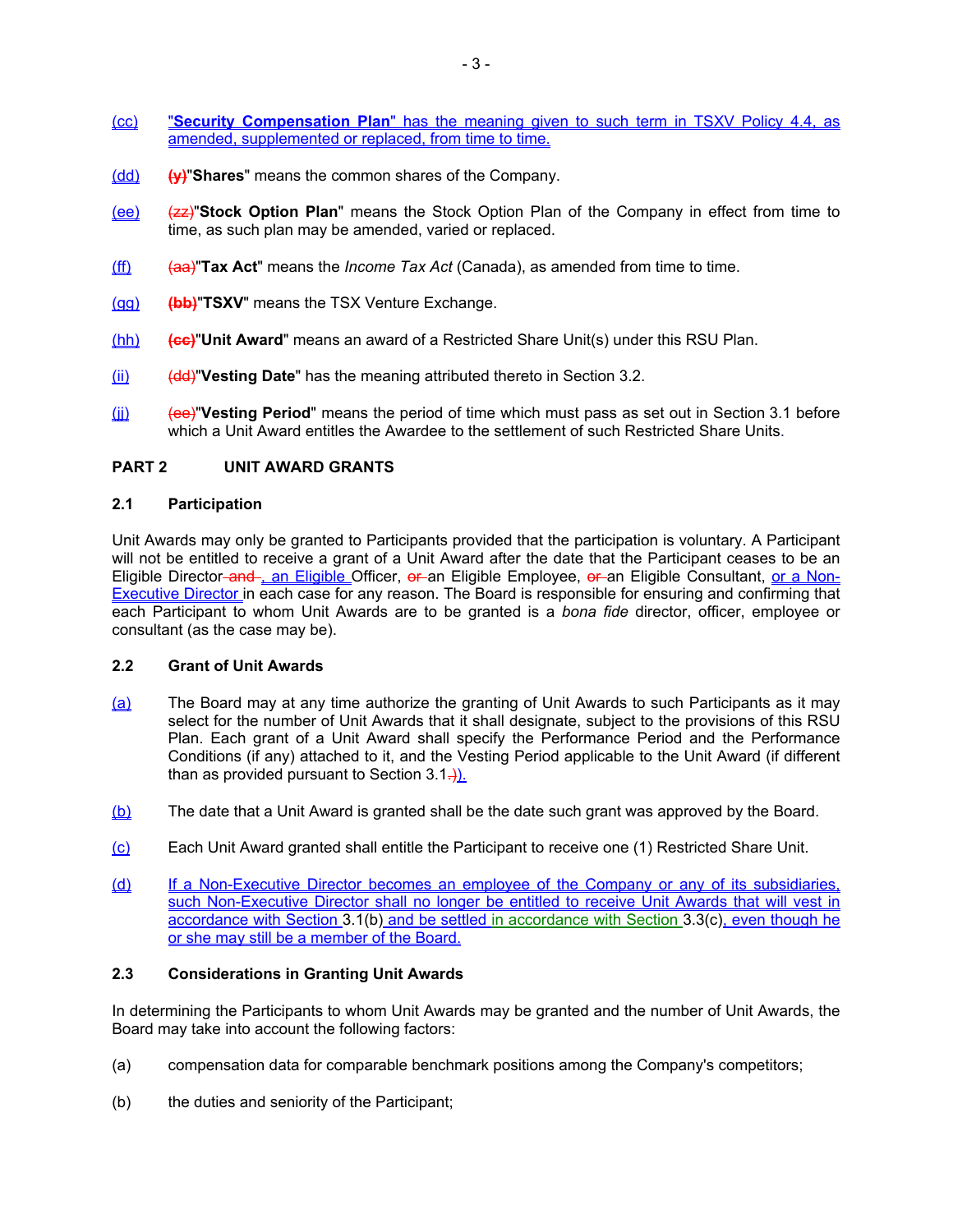- (c) the performance of the Participant in the current or prior year or years;
- (d) individual and/or departmental contributions and potential contributions to the success of the Company; and
- (e) such other factors as the Board shall deem relevant in connection with accomplishing the purposes of this RSU Plan.

## **2.4 Performance Period and Performance Conditions**

A grant of a Unit Award may, but is not required to, have Performance Conditions attached to it, which conditions may be attached to the Unit Award by the Board.

## **2.5 Grant Agreements**

Each Unit Award grant to a Participant shall be evidenced by an Award Grant Agreement with terms and conditions consistent with this RSU Plan and as approved by the Board (which terms and conditions need not be the same in each case and may be changed from time to time, subject to this RSU Plan, and the approval of any changes by the TSXV or such other exchange or exchanges on which the Shares are then traded).

## **2.6 No Assurance of Future Unit Awards**

For greater certainty and without limiting the discretion conferred on the Board, the Board's decision to approve the grant of a Unit Award in any year or at any time shall not require the Board to approve the grant of a Unit Award to any Participant in any other year or at any other time; nor shall the Board's decision with respect to the size or terms and conditions of a Unit Award in any year or at any time require it to approve the grant of a Unit Award of the same size or with the same Performance Period, Performance Conditions or other terms and conditions to any Participant in any other year or at any other time. No Participant has any claim or right, legal or equitable, to receive a Unit Award grant from the Company.

# **PART 3 VESTING AND SETTLEMENT OF UNIT AWARDS**

### <span id="page-3-0"></span>**3.1 Vesting**

- <span id="page-3-1"></span>(a) Except Subject to Section [3.1\(b\)](#page-4-2) which shall only govern the vesting of the Unit Awards granted to Non-Executive Directors, except as otherwise provided in this RSU Plan or as otherwise determined by the Board at the time of the grant of a Unit Award, and subject to satisfaction of any associated Performance Conditions set out in a Participant's Award Grant Agreement during the relevant Performance Period, a Unit Award granted pursuant to [Part 2](#page-2-0) shall vest as follows:
	- (i) (a)as to 1/2 of the Unit Award of Restricted Share Units, on the day which is the first anniversary of the grant date of the Unit Award; and
	- $(i)$  (b)as to the remaining 1/2 of the Unit Award of the Restricted Share Units, on the day which is the second anniversary of the grant date of the Unit Award;

but provided the Participant is and has continuously been, in the case of an Eligible Director-and-Eligible Officer or Eligible Employee, an Eligible Director-and , Eligible Officer or Eligible Employee in service with the Company, or any of its Affiliates, from the grant date until the relevant date of vesting, and in the case of an Eligible Consultant, at the discretion of the Board. For greater certainty if a Unit Award shall vest in accordance with this Section  $3.1(a)$  at a time when there remains Performance Conditions outstanding that have not been discharged, the Unit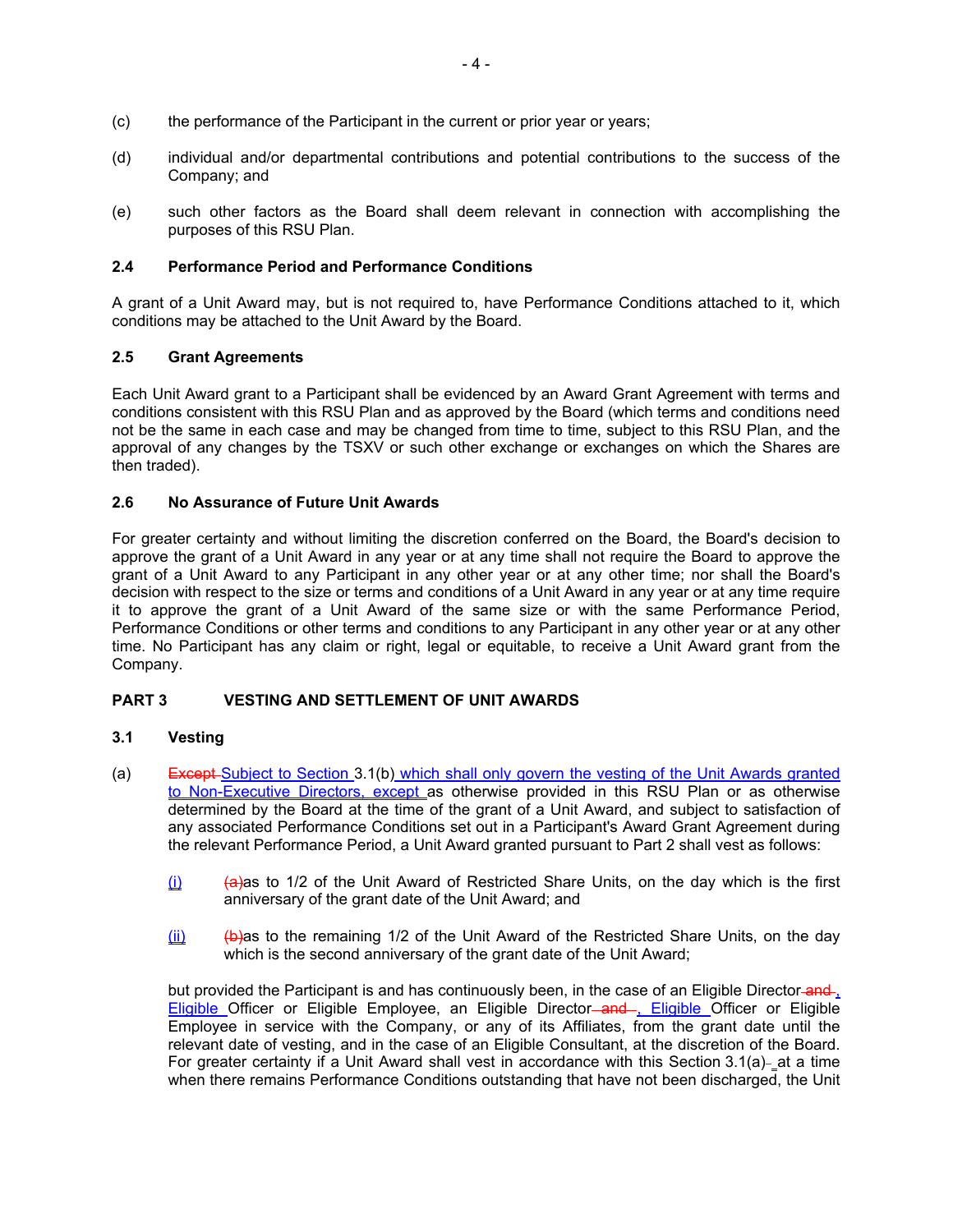Award shall be deemed to have not vested and shall only vest on the date that the Performance Conditions are satisfied, but provided such date is during the Performance Period.

- <span id="page-4-2"></span>(b) Notwithstanding Section [3.1\(a\)](#page-3-1), except as otherwise provided in this RSU Plan or as otherwise determined by the Board at the time of the grant of a Unit Award, the Unit Awards granted to a Non-Executive Director pursuant to [Part 2](#page-2-0) shall only vest on the date of termination (with or without cause) of his or her membership on the Board for any reason, including death, resignation or retirement (the "**Non-Executive Director Vesting Date**"), provided that on the Non-Executive Director Vesting Date, such Non-Executive Director shall have continuously been a Non-Executive Director for at least two (2) years.
- (c) The authority of the Board in respect of vesting of Unit Awards under Sections [3.1\(a\)](#page-3-1) and [3.1\(b\)](#page-4-2) is subject to Section 4.6 of TSXV Policy 4.4 whereby no Unit Award may vest before the first anniversary of the grant date of such Unit Award, provided that acceleration of vesting may be expressly permitted by this RSU Plan for a Participant who dies or who ceases to be an Eligible Participant under this RSU Plan in connection with a change of control, take-over bid, RTO (as defined in TSXV Policy 1.1) or similar transaction.

# <span id="page-4-1"></span>**3.2 Payment for Vested Unit Awards**

Unit Awards shall vest on the last day of a Vesting Period but provided that any Performance Conditions have been satisfied during Performance Period (such date being the "**Vesting Date**"). For greater certainty, in respect of the Unit Awards granted to a Non-Executive Director, the Vesting Date is referred to as the Non-Executive Director Vesting Date. Once vested, and subject to Section [6.11](#page-9-0), Unit Awards shall be settled by the Company in accordance with Section 3.3 by a payment to the Participant in cash or in Shares in accordance with the Settlement Election made by such Participant under that section Section [3.3\(b\)](#page-4-0) or Section [3.3\(c\)](#page-5-0), as applicable. Following receipt of payment, the Restricted Share Units so settled shall be of no value whatsoever and shall be struck from the Participant's notional account.

# <span id="page-4-3"></span>**3.3 Settlement Procedure for RSUs**

- (a) Any Shares issued under this RSU Plan shall be considered as fully paid in consideration of past services rendered that are not less in value than the fair equivalent of money that the Company would have received if the Shares were issued for money.
- <span id="page-4-0"></span>(b) Subject to Section [3.3\(c\)](#page-5-0) which shall only govern the settlement of RSUs granted to Non-Executive Directors,
	- (i) In in order to settle an RSU, the Participant shall deliver an election notice ("**Settlement Election**") to the Company substantially in the form of Schedule [B](#page-13-0) (the "**Settlement Notice**"), within thirty (30) days following the Vesting Date and specifying a date for settlement (the "**Settlement Date**") which must be at least five (5) days following delivery of the Settlement Notice but not more than ninety (90) days after the Vesting Date (the "**Expiry Date**") provided, however, that if the Settlement Date of an RSU occurs during a Blackout Period or when the Participant is otherwise prohibited from settling such RSU, then the Settlement Date shall be automatically extended to the third  $(3^{rd}$ tenth  $(10^{th})$ Business Day following the end of such Blackout Period or lifting, termination or removal of such prohibition.: and
	- (ii) On on the Settlement Date RSUs will be settled by the Company through the delivery by the Company of such number of Shares equal to the number of Restricted Share Units then being settled or, at a Participant's election set out in the Settlement Notice, an amount in cash, net of applicable taxes, equal to the Market Price determined as of the Vesting Date of one Share for each RSU then being settled. If by the Expiry Date, a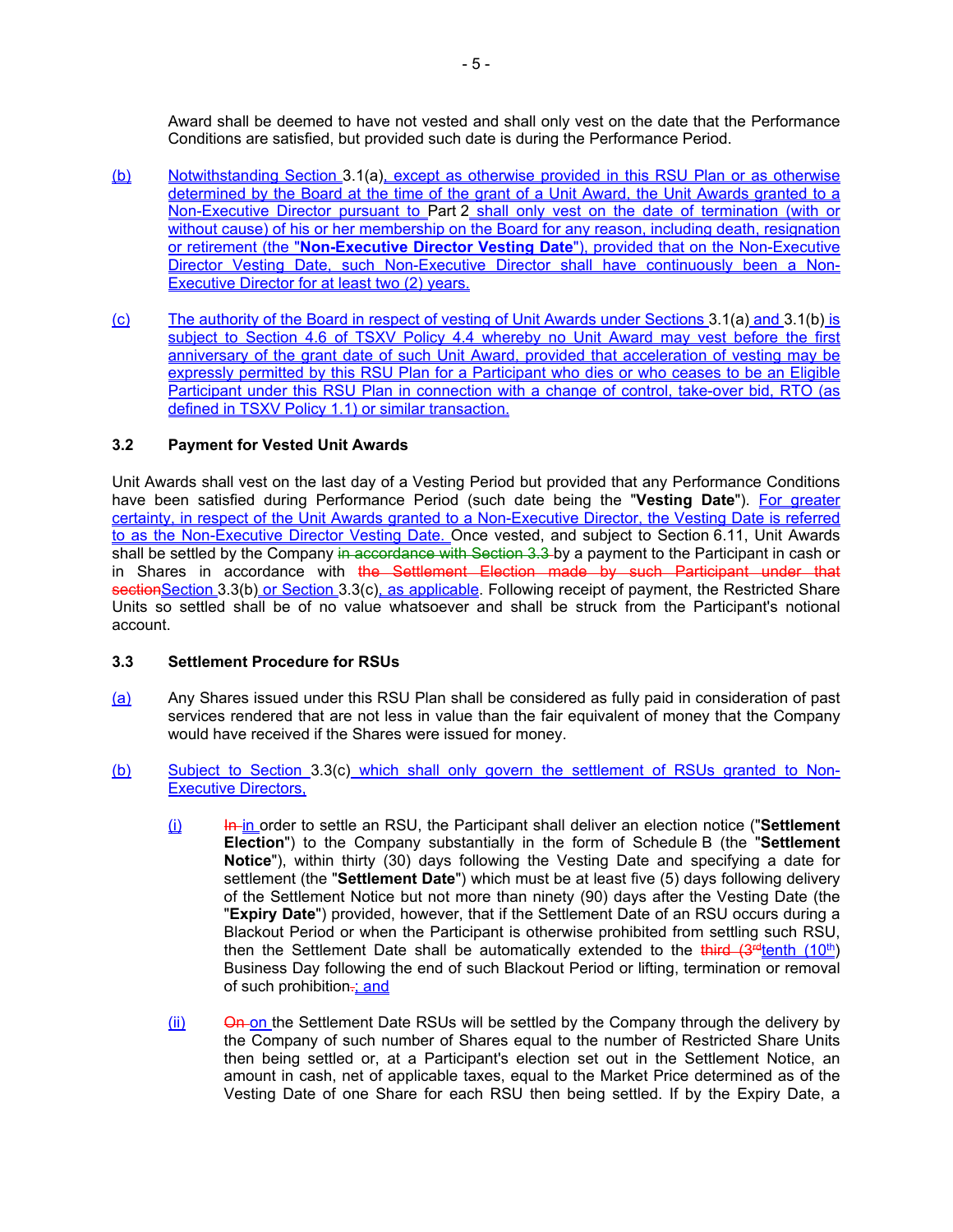Participant fails to elect to settle an RSU and has not delivered a Settlement Notice, the Participant shall be deemed to have elected to settle such RSUs on the day immediately preceding the Expiry Date for Shares and to receive Shares in respect thereof.

- <span id="page-5-0"></span>(c) In respect of RSUs granted to Non-Executive Directors, on the Non-Executive Director Vesting Date or within ninety (90) days after that date ("**Non-Executive Director Settlement Date**"), the Company shall settle, in its sole discretion, the Non-Executive Director's vested RSUs through the delivery by the Company of such number of Shares equal to the number of RSUs then being settled or an amount in cash, net of applicable taxes, equal to the Market Price determined as of the Vesting Date of one Share for each RSU then being settled, provided, however, that if the Non-Executive Director Settlement Date of an RSU occurs during a Blackout Period, then the Non-Executive Director Settlement Date shall be automatically extended to the tenth (10th) Business Day following the end of such Blackout Period or lifting, termination or removal of such prohibition. For greater certainty, a Non-Executive Director shall not be entitled to require payment of any amount on account of Unit Awards credited to such Non-Executive Director's account prior to his or her termination as described herein.
- (d) On the Settlement Date or Non-Executive Director Settlement Date, as applicable, the Company will cause to be delivered to the Participant a certificate or DRS advice statement in respect of such Shares provided that, if required by applicable law or the rules and policies of the TSXV or such other exchange or exchanges on which the Shares are traded, a restrictive legend shall be inscribed on the certificate or DRS advice statement, which legend shall state that the Shares shall not be transferable for such period as may be prescribed by law or by any regulatory authority or stock exchange on which the Shares are listed.
- <span id="page-5-1"></span>(e) Notwithstanding the foregoing in this Section [3.3](#page-4-3), no Shares will be issued or transferred until:
	- $(i)$  (a) (a) (a) an amount sufficient to cover the withholding taxes payable on the settlement of such RSUs has been received by the Company; or
	- $(iii)$  (b)the Participant undertakes to arrange for such number of Shares to be sold as is necessary to raise an amount equal to such withholding taxes, and to cause the proceeds from the sale of such Shares to be delivered to the Company; or
	- $(iii)$  ( $\Theta$ )the Participant elects to redeem for cash such number of RSUs as is necessary raise funds sufficient to cover such withholding taxes with such amount being withheld by the Company.

### **3.4 Settlement After the Expiry Date**

Notwithstanding any other provision of this RSU Plan, no RSU shall be capable of settlement after the Expiry Date; provided however, that if as a result of a Blackout Period or other prohibition on settling an RSU, an RSU is not able to be settled by the Expiry Date, then the Settlement Date shall be automatically extended to the third (3<sup>rd</sup>tenth (10<sup>th</sup>) Business Day following the date the relevant Blackout Period or other trading restriction is lifted, terminated or removed, even if after the Expiry Date.

# **3.5 Settlement End Date**

Notwithstanding anything to the contrary in this RSU Plan, all Unit Awards shall be settled by no later than the tenth  $(10<sup>th</sup>)$  anniversary of their date of issue, failing which all such Unit Awards shall be deemed null and void and of no further effect.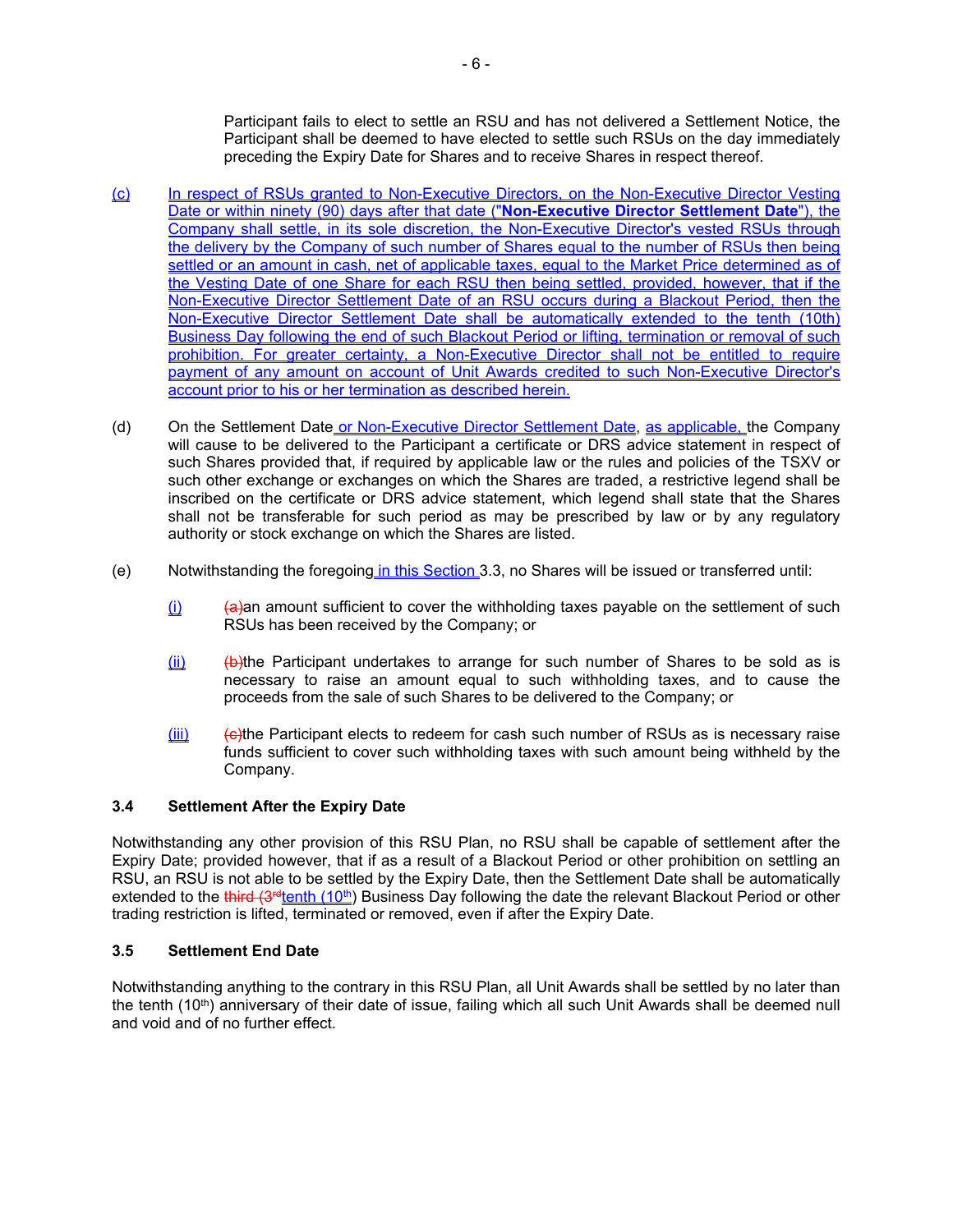# **PART 4 EFFECT OF TERMINATION**

# **4.1 Termination**

Subject to any contrary determination made at the time of the grant of the Unit Award by the Board (and TSXV acceptance of such contrary determination), if a Participant or Awardee-, who is not a Non-Executive Director, ceases to be an Eligible Employee, an Eligible Director-and-, an Eligible Officer, or an Eligible Consultant for any reason, including death, termination for cause, termination without cause, resignation or retirement, or for any other reason:

- (a) any unvested Unit Award held by the such Participant or Awardee at the date the such Participant or Awardee ceased to be an Eligible Employee, an Eligible Director and, an Eligible Officer, or an Eligible Consultant, shall be terminated as of such date, and shall not thereafter entitle the such Participant or Awardee or its estate or legal representative to any Unit Award or Restricted Share Units or cash payment; and
- (b) any vested Unit Award held by the such Participant or Awardee at the date the such Participant or Awardee ceased to be an Eligible Employee, Eligible Director-and-, Eligible Officer or Eligible Consultant, and which has not yet been settled, shall be settled within thirty (30) days of such date.

If a Unit Award has Performance Conditions attached to it which remain unsatisfied at the date the such Participant or Awardee ceased to be an Eligible Employee, Eligible Director-and-, Eligible Officer or Eligible Consultant, the Unit Award shall be deemed to not have vested.

For greater certainty, if a contrary determination is made at the time of the grant of the Unit Award by the Board as to vesting following termination, notwithstanding such authority of the Board, any unvested Unit Awards must vest not later than twelve (12) months following the date of termination.

# **PART 5 CHANGE OF CONTROL; REORGANIZATIONS ETC.**

# **5.1 Effect of Takeover Bid**

If a bona fide offer (the "**Offer**") for Shares is made to an Awardee or to Shareholders generally or to a class of Shareholders which includes the Awardee, which Offer, if accepted in whole or in part, would result in the offeror becoming a 'control person' within the meaning of subsection 1(1) of the *Securities Act* (British Columbia) (as amended from time to time), then the Company shall, immediately upon receipt of notice of the Offer, notify each Awardee currently holding a Unit Award of the Offer, with full particulars thereof, whereupon, if all conditions to the offer are satisfied or waived, all Unit Awards shall vest and shall be deemed to have vested, and all Performance Conditions shall be deemed to have been satisfied, such that upon consummation of the Offer, all Unit Awards shall be settled in accordance with the procedure set forth in Section [\(b\).](#page-4-0)

# <span id="page-6-0"></span>**5.2 Effect of Amalgamation or Arrangement**

If the Company amalgamates with, or is the subject of an arrangement with, another corporation, any Shares receivable on the exercise of a Unit Award shall instead become the right to receive the securities, property or cash which the Participant would have received upon such amalgamation or arrangement if the Participant had settled his, her or its Unit Award immediately prior to the record date applicable to such amalgamation or arrangement, and shall be adjusted equitably and appropriately by the Board. Prior to agreeing to any such amalgamation or arrangement, the Board shall take all such steps as are necessary to ensure that such other corporation honours this Section [5.2](#page-6-0) and the requirement that vested Unit Awards be settled as aforementioned.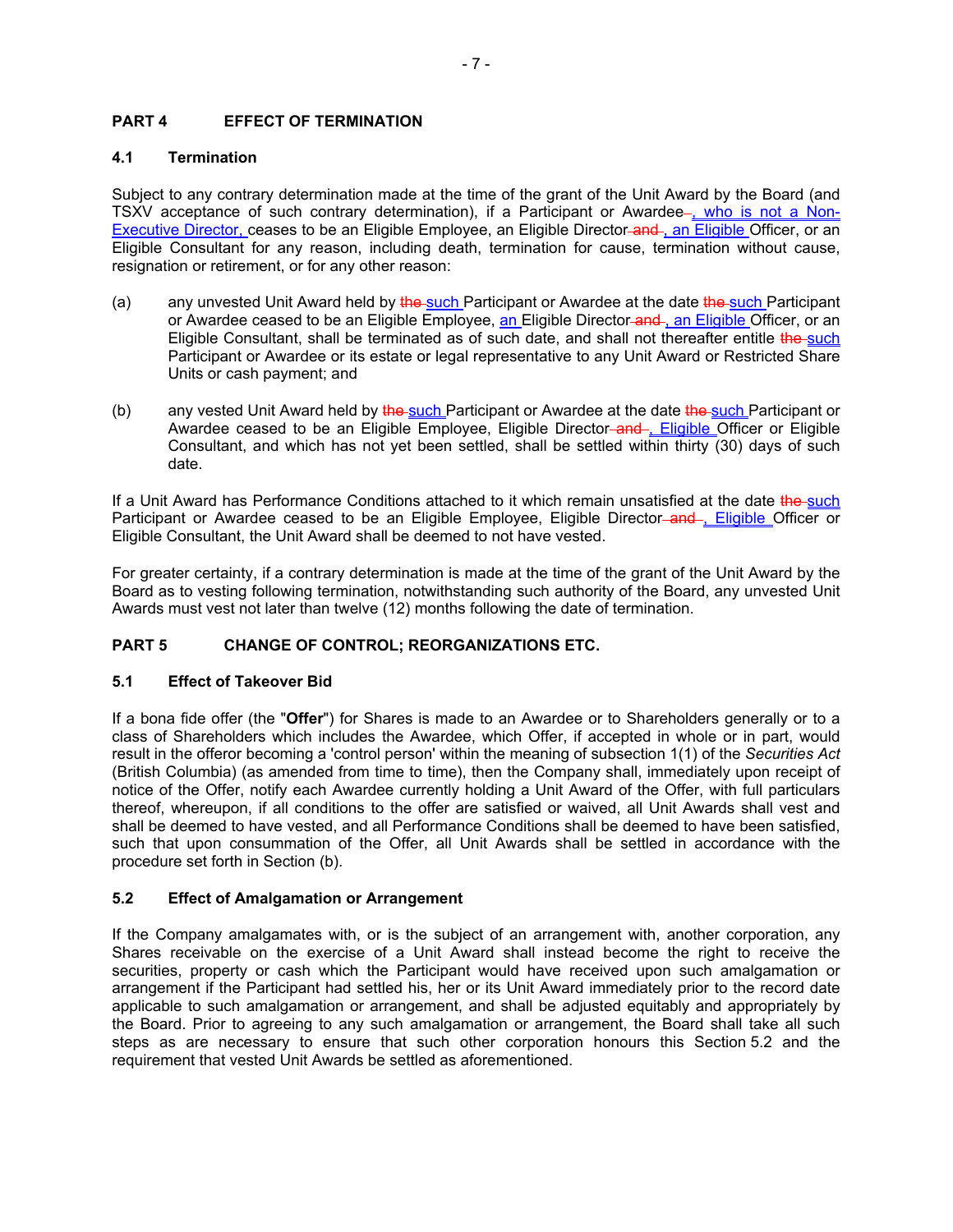### **5.3 Adjustment in Shares Subject to the RSU Plan**

If there is any change in the Shares through consolidations, subdivisions or reclassification of Shares, or otherwise, the number of Shares available under this RSU Plan, and the Shares subject to any Unit Award, be adjusted equitably and appropriately by the Board and such adjustment shall be effective and binding for all purposes of this RSU Plan.

# **5.4 Prior Acceptance by TSXV**

Any adjustment under this RSU Plan to Unit Awards granted or Shares issued under this RSU Plan, other than in connection with a consolidation or share split, including adjustments related to an amalgamation, merger, arrangement, reorganization, spin-off, dividend or recapitalization, shall be subject to the prior acceptance of the TSXV.

## **PART 6 GENERAL, INTERPRETATION AND ADMINISTRATION**

### **6.1 Administration by the Board**

The Board shall have the power and authority, where consistent with the general purpose and intent of this RSU Plan, and subject to the specific provisions of this RSU Plan:

- (a) to adopt and amend rules and regulations relating to the administration of this RSU Plan and to make all other determinations necessary or desirable for the efficient administration of this RSU Plan;
- (b) to interpret and construct the provisions of this RSU Plan and related agreements, which interpretation or construction shall be final and conclusive;
- (c) to correct any defect or supply any omission or reconcile any inconsistency in this RSU Plan or in any related agreement in the manner and to the extent it shall deem expedient to carry this RSU Plan into effect and it shall be the sole and final judge of such expediency;
- (d) to grant Unit Award to Participants;
- (e) to determine the terms, including the Performance Conditions and Performance Period, and Vesting Period, if any, upon such grants; and
- (f) all such other matters and determinations set forth in this RSU Plan to be made by the Board.

No member of the Board shall be liable for any action or determination in connection with this RSU Plan made or taken in good faith, and each member of the Board and each such person shall be entitled to indemnification by the Company with respect to any such action or determination.

### **6.2 Number of Shares**

Subject to Section [6.3,](#page-7-0) the aggregate maximum number of Shares that may be issued pursuant to this RSU Plan is 5,000,000 10,000,000 Shares.

## <span id="page-7-0"></span>**6.3 Limitations**

### *Participation Limits*

In no event will the number of Shares at any time reserved for issuance to any Participant under all securities-based compensation arrangements exceed 5% of the Company's outstanding Shares from time to time.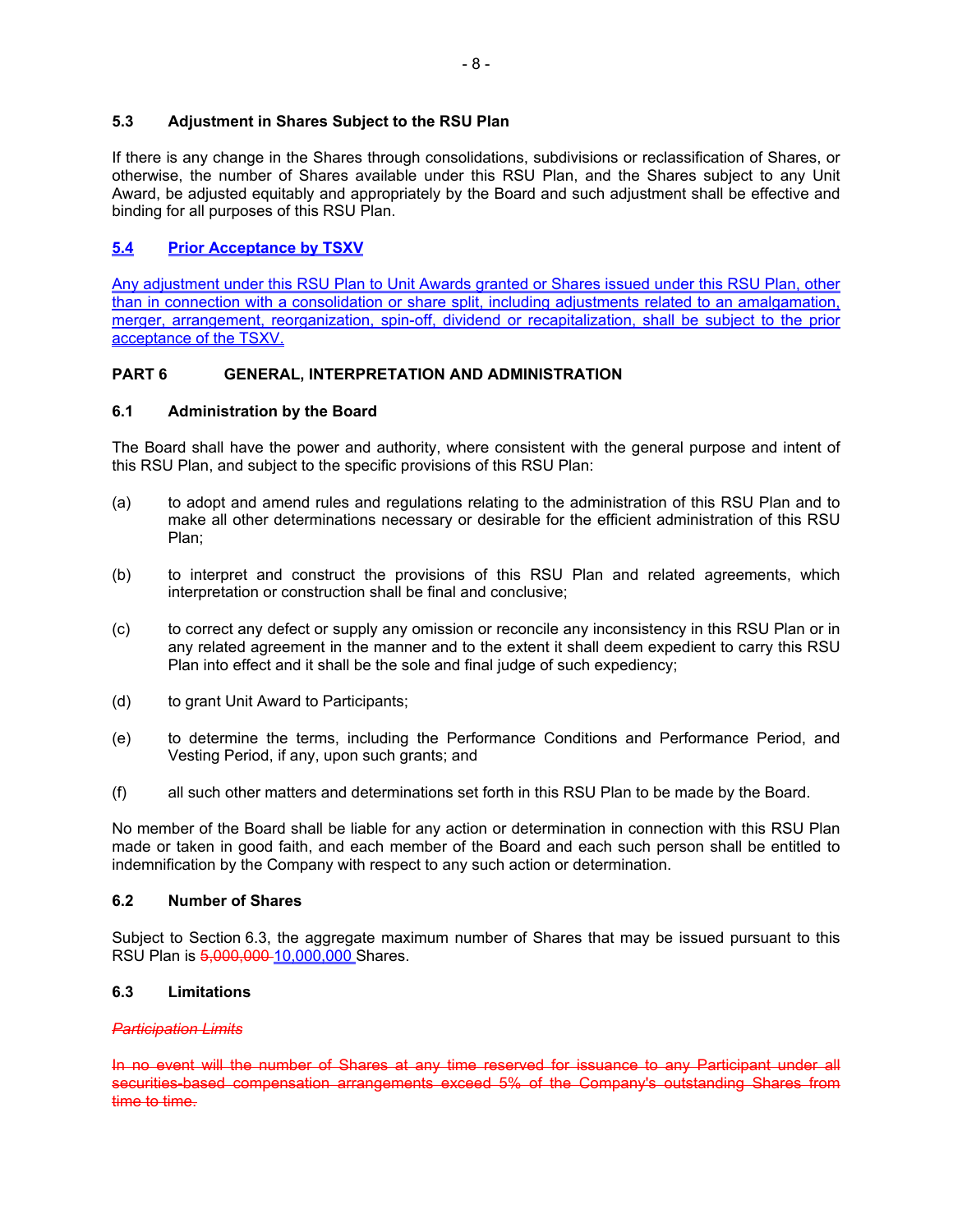The following limits apply to the operation of this RSU Plan:

- (a) the number of options (granted under the Stock Option Plan) and Unit Awards granted under this RSU Plan, to any one person in any 12-month period must not exceed 5% of the issued Shares calculated as at the first such grant date;
- (b) the aggregate number of options (granted under the Stock Option Plan) and Unit Awards granted under this RSU Plan, to any one Consultant in any 12 month period must not exceed 2% of the issued Shares calculated at the first such grant date; and
- (a) the maximum aggregate number of Shares that are issuable pursuant to all Security Based Compensation of the Company granted or issued in any 12-month period to any one Eligible Consultant shall not exceed 2% of the total number of issued and outstanding Shares of the Company on a non-diluted basis, calculated as at the date any Security Based Compensation is granted or issued to such Eligible Consultant;
- <span id="page-8-0"></span>(b) unless the Company has obtained the requisite Disinterested Shareholder Approval,
	- (i) the maximum aggregate number of Shares that are issuable pursuant to all Security Based Compensation granted or issued in any 12-month period to any one person shall not exceed 5% of the total number of issued and outstanding Shares of the Company on a non-diluted basis, calculated as at the date any Security Based Compensation is granted or issued to such person;
	- (ii) the maximum aggregate number of Shares that are issuable pursuant to all Security Based Compensation granted or issued to Insiders as a group shall not exceed 10% of the total number of issued and outstanding Shares of the Company on a non-diluted basis at any point in time; and
	- (iii) the maximum aggregate number of Shares that are issuable pursuant to all Security Based Compensation granted or issued in any 12-month period to Insiders as a group shall not exceed 10% of the total number of issued and outstanding Shares of the Company on a non-diluted basis, calculated as at the date any Security Based Compensation is granted or issued to any Insider; and
- (c) Unit Awards may not be granted under this RSU Plan to persons retained to provide Investor Relations Activities).

# **6.4 Effective Date**

This RSU Plan is established effective on the date that this RSU Plan has been adopted by the Board (the "**Effective Date**") provided, however, that while Unit Awards may be granted prior to the necessary regulatory, stock exchange and shareholder approvals, no cash and/or Shares underlying a vested Unit Award shall be issued by the Company or paid to a Participant in accordance with this RSU Plan prior to it having received the necessary regulatory, stock exchange and shareholder approvals ("**Necessary Approvals**"). If the Necessary Approvals in respect of a Unit Award are not received within one (1) year of the grant date, the Unit Award shall terminate unvested at such time.

### **6.5 Non-Transferability**

Any Unit Awards or Restricted Share Units accruing to any Participant in accordance with the terms and conditions of this RSU Plan shall not be transferable except by will or by the laws of descent and distribution. During the lifetime of a Participant all benefits and rights granted under this RSU Plan may only be exercised by the Participant.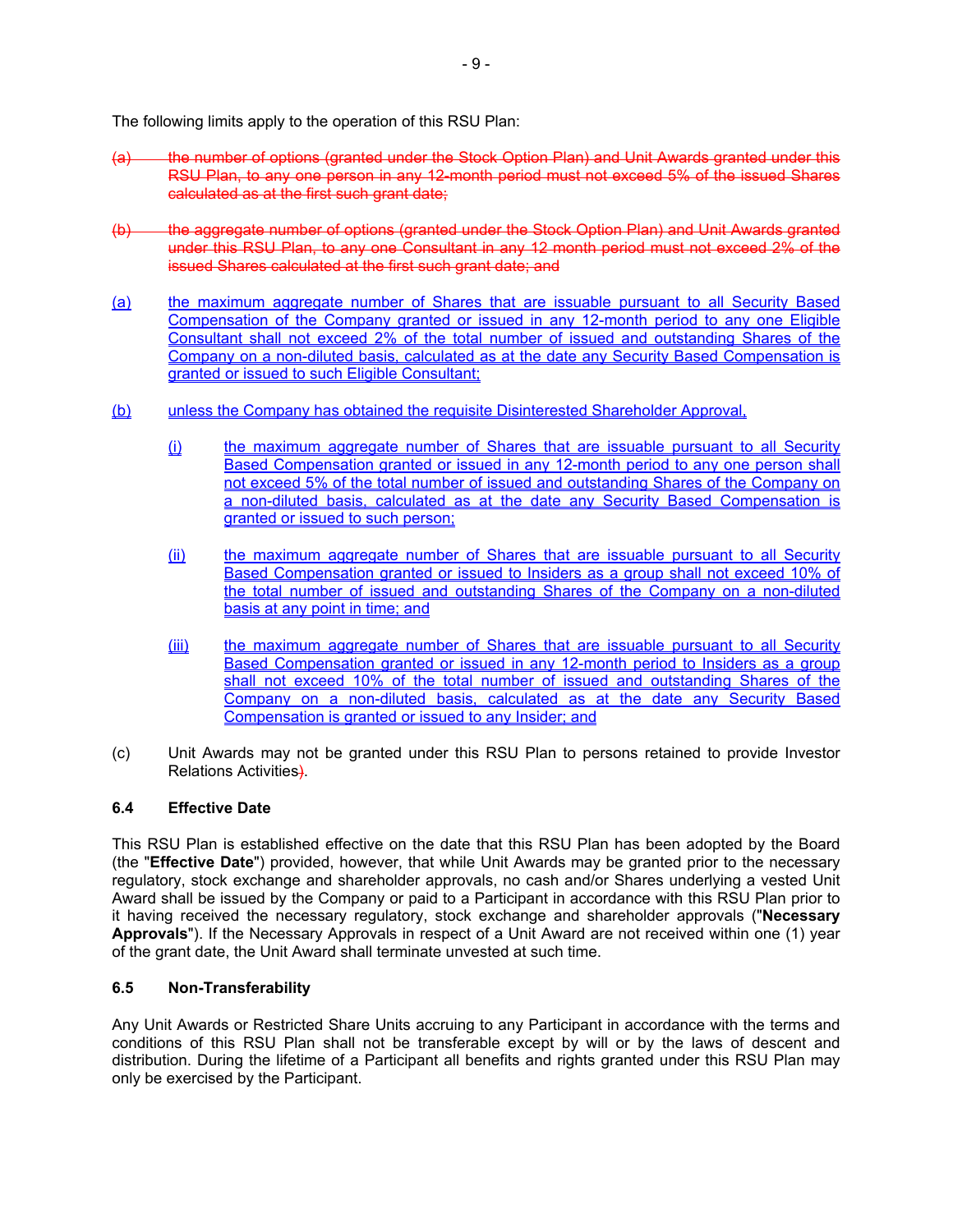### **6.6 Employment**

Nothing contained in this RSU Plan shall confer upon any Participant any right with respect to employment or continuance of employment, consultancy agreement, or service of any nature with the Company or any, Affiliate, or interfere in any way with the right of the Company or any Affiliate to terminate the Participant's employment or consultancy agreement at any time. Participation in this RSU Plan by a Participant is entirely voluntary and Participant may decline a Unit Award at any time and/or voluntarily agree to the termination of a Unit Award previously granted at any time.

## **6.7 Not a Shareholder**

Nothing contained in this RSU Plan nor in any Unit Award granted hereunder shall be deemed to give any Participant any interest or title in or to any Shares or any rights as a Shareholder or any other legal or equitable right against the Company, or any of its Affiliates whatsoever, including without limitation, the right to vote as a Shareholder or the right to participate in any new issue of Shares to existing holders of Shares, other than those rights relating to Shares that have been issued by the Company upon the settlement of a Restricted Share Unit.

## **6.8 Unfunded Plan**

This RSU Plan shall be unfunded.

## **6.9 Record Keeping**

The Company shall maintain a register in which shall be recorded:

- (a) the name and address of each Awardee;
- (b) the number of vested and unvested Unit Awards held by each Awardee;
- (c) the relevant Performance Period and Performance Conditions (if any) attached to each Unit Award; and
- (d) such other information as the Board may determine from time to time.

### **6.10 Necessary Approvals**

The obligation of the Company to issue Shares in accordance with this RSU Plan is subject to the approval of any governmental authority having jurisdiction in respect of the Shares or any exchanges on which the Shares are then listed which may be required in connection with the authorization, or issuance of such Shares by the Company. If any Shares cannot be issued to any Participant for any reason including, without limitation, the failure to obtain such approval, the obligation of the Company to issue such Shares shall terminate and if the Company is lawfully permitted to settle RSUs in cash, it will settle RSUs in cash.

### <span id="page-9-0"></span>**6.11 Taxes**

The Company may withhold from any remuneration or consideration whatsoever payable to such Participant hereunder, any amounts required by any taxing authority to be withheld for taxes of any kind as a consequence of such participation in this RSU Plan (the "**Applicable Withholding Taxes**"). For greater certainty, unless not required under the Tax Act, no cash payment will be made nor will Shares be issued until an amount sufficient to cover the Applicable Withholding Taxes payable on the settlement of such Restricted Share Units has been received by the Company (or withheld by the Company pursuant to Section [3.3\(e\)](#page-5-1)).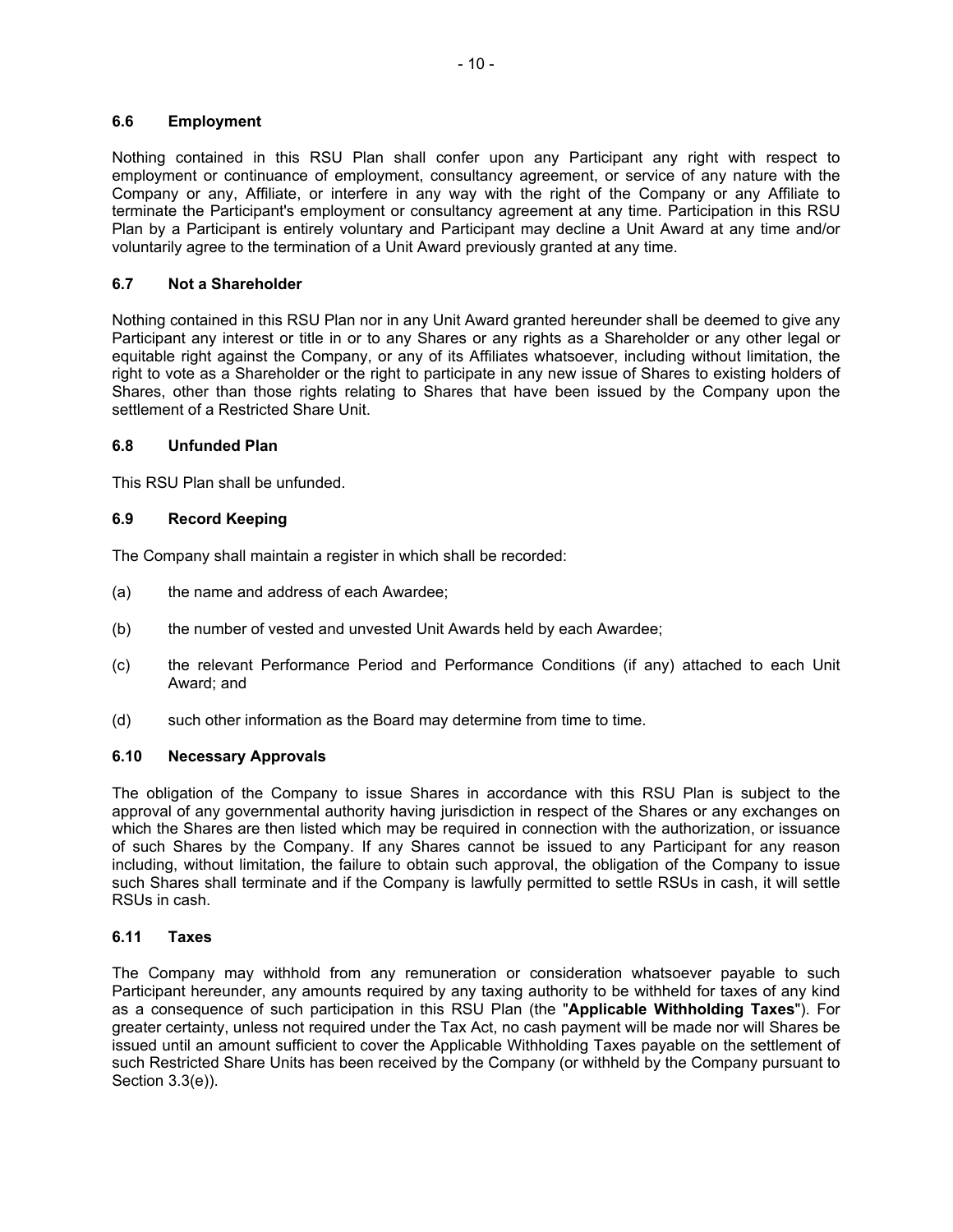Notwithstanding the foregoing, the Company makes no representation or warranty as to the future market value of the Shares or with respect to any tax matters affecting the Participant resulting from the grant of a Unit Award or settlement of a Restricted Share Unit or transactions in the Shares. With respect to any fluctuations in the market price of Shares, neither the Company, nor any of its directors, officers, employees, shareholders or agents shall be liable for anything done or omitted to be done by such person or any other person with respect to the price, time, quantity or other conditions and circumstances of the issuance of Shares hereunder or their sale (as applicable) or in any other manner related to this RSU Plan. For greater certainty, no amount will be paid to, or in respect of, an Awardee under this RSU Plan or pursuant to any other arrangement, and no additional cash or Shares will be granted to such Participant to compensate for a downward fluctuation in the price of the Shares, nor will any other form of benefit be conferred upon, or in respect of, an Awardee for such purpose.

## **6.12 Amendments to RSU Plan**

The Board shall have the power to, at any time and from time to time, either prospectively or retrospectively, and without shareholder approval, amend this RSU Plan or any Unit Award or other award granted under this RSU Plan to fix typographical errors or to clarify existing provisions of this RSU Plan that do not have the effect of altering the scope, nature and intent of such provisions.

The Board shall have the power to, at any time and from time to time, either prospectively or retrospectively, amend, suspend or terminate this RSU Plan or any Unit Award or other award granted under this RSU Plan in any manner it may choose, but subject to this Section 6.12, including the power to, at any time and from time to time, either prospectively or retrospectivelyprovided that:

- (a) make changes of a clerical or grammatical nature;
- (b) make changes regarding the persons eligible to participate in this RSU Plan; or
- (c) make changes to the vesting, provisions of Unit Awards, and changes to the Performance Conditions or Performance Period, in a manner it may choose, but subject to this Section 6.12.

The powers of the Board in this Section 6.12 shall be limited as follows:

- $(a)$  (d) (d) (d)any amendment to this RSU Plan or any Unit Award requires prior acceptance of the TSXV, unless such amendment imposes additional Performance Conditions;
- (b) (e)if the any amendment is in respect of a Unit Award or Restricted Share Unit held by will result in a benefit to an Insider, but excluding the amendment in Section 6.12(a). Disinterested Shareholder Approval is required-prior to implementing the amendment; and;
- (c) if any amendment will result in the limits set out in Section [6.3\(b\)](#page-8-0) being exceeded, Disinterested Shareholder Approval is required; and
- $(d)$  (f)any amendment, suspension or termination is in accordance with applicable laws and the rules of any other stock exchange on which the Shares are listed.

If the RSU Plan is terminated, the provisions of this RSU Plan and any administrative guidelines and other rules and regulations adopted by the Board and in force on the date of termination will continue in effect as long as any Unit Award or any rights pursuant thereto remain outstanding and, notwithstanding the termination of this RSU Plan, the Board shall remain able to make such amendments to this RSU Plan or the Unit Awards as they would have been entitled to make if this RSU Plan were still in effect.

No such amendment to the RSU Plan shall cause the RSU Plan to cease to be a plan described in Section 7 of the Tax Act of any successor to such provision.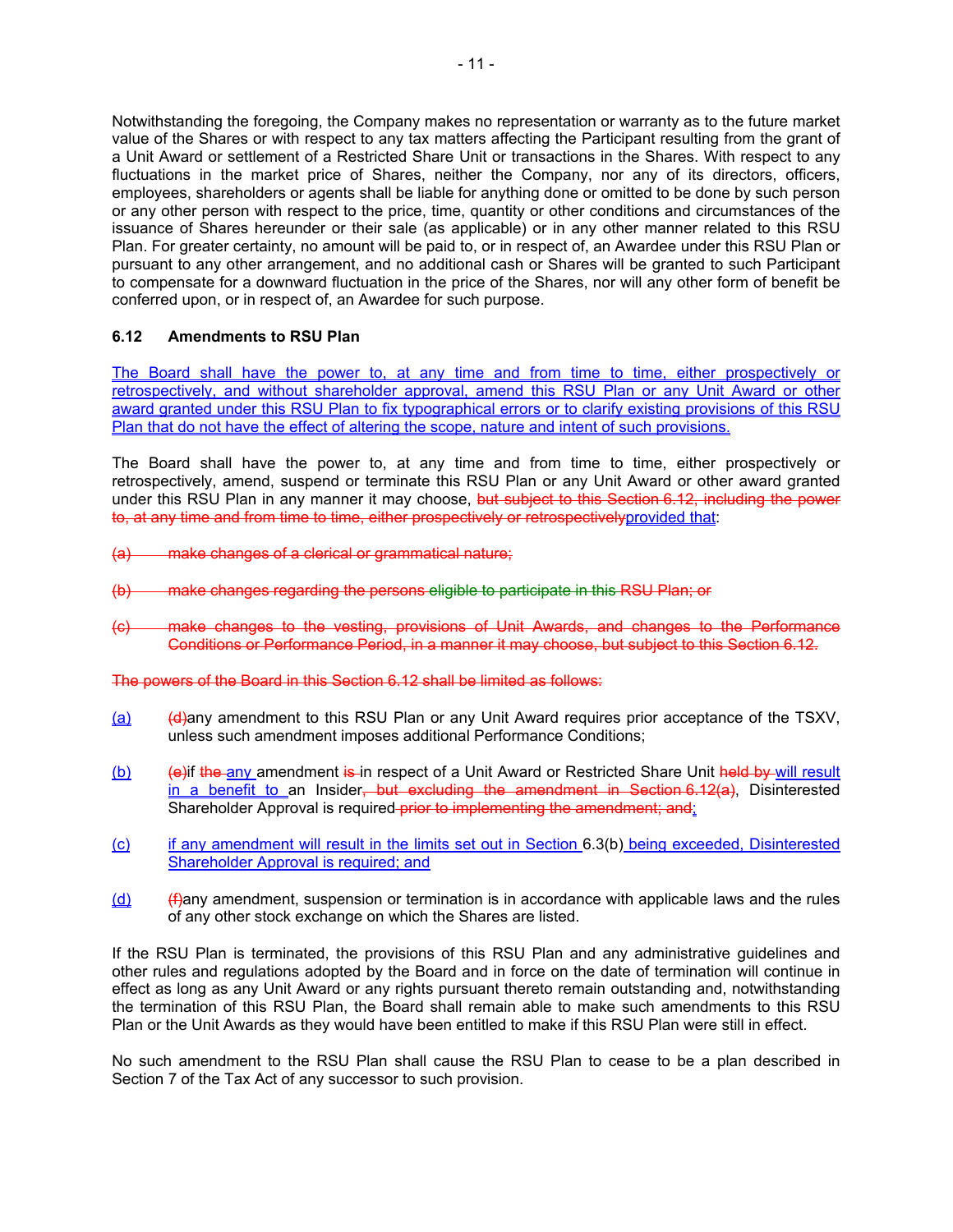## **6.13 Compliance with Applicable Law, etc**

If any provision of this RSU Plan or any agreement entered into pursuant to this RSU Plan contravenes any law or any order, policy, by-law or regulation of any regulatory body or stock exchange having authority over the Company or this RSU Plan, then such provision shall be deemed to be amended to the extent required to bring such provision into compliance therewith.

## **6.14 Notice**

Any notice required to be given by this RSU Plan shall be in writing and shall be given by registered mail, postage prepaid, or delivered by courier or by electronic transmission (such as email or facsimile) addressed, if to the Company, to the head office of the Company, Attention: Corporate Secretary; or if to a Participant or Awardee, to such Participant or Awardee at his or her address as it appears on the books of the Company or in the event of the address of any such Participant not so appearing, then to the last known address of such Participant or Awardee; or if to any other person, to the last known address of such person.

## **6.15 Fractional Shares**

No fractional Shares shall be delivered upon the settlement of any Restricted Share Unit under this RSU Plan and, accordingly, if a Participant would become entitled to a fractional Share upon the settlement of a Restricted Share Unit, or from an adjustment permitted by the terms of this RSU Plan, such Participant shall only have the right to receive the next lowest whole number of Shares, and no payment or other adjustment will be made with respect to the fractional interest so disregarded.

## **6.16 Record of Approvals**

This RSU Plan, as amended and restated, was approved by the Board on March 26May 16, 2021 2022.

This RSU Plan was approved by the shareholders on June 4716, 2021, at which Disinterested Shareholder Approval was obtained 2022.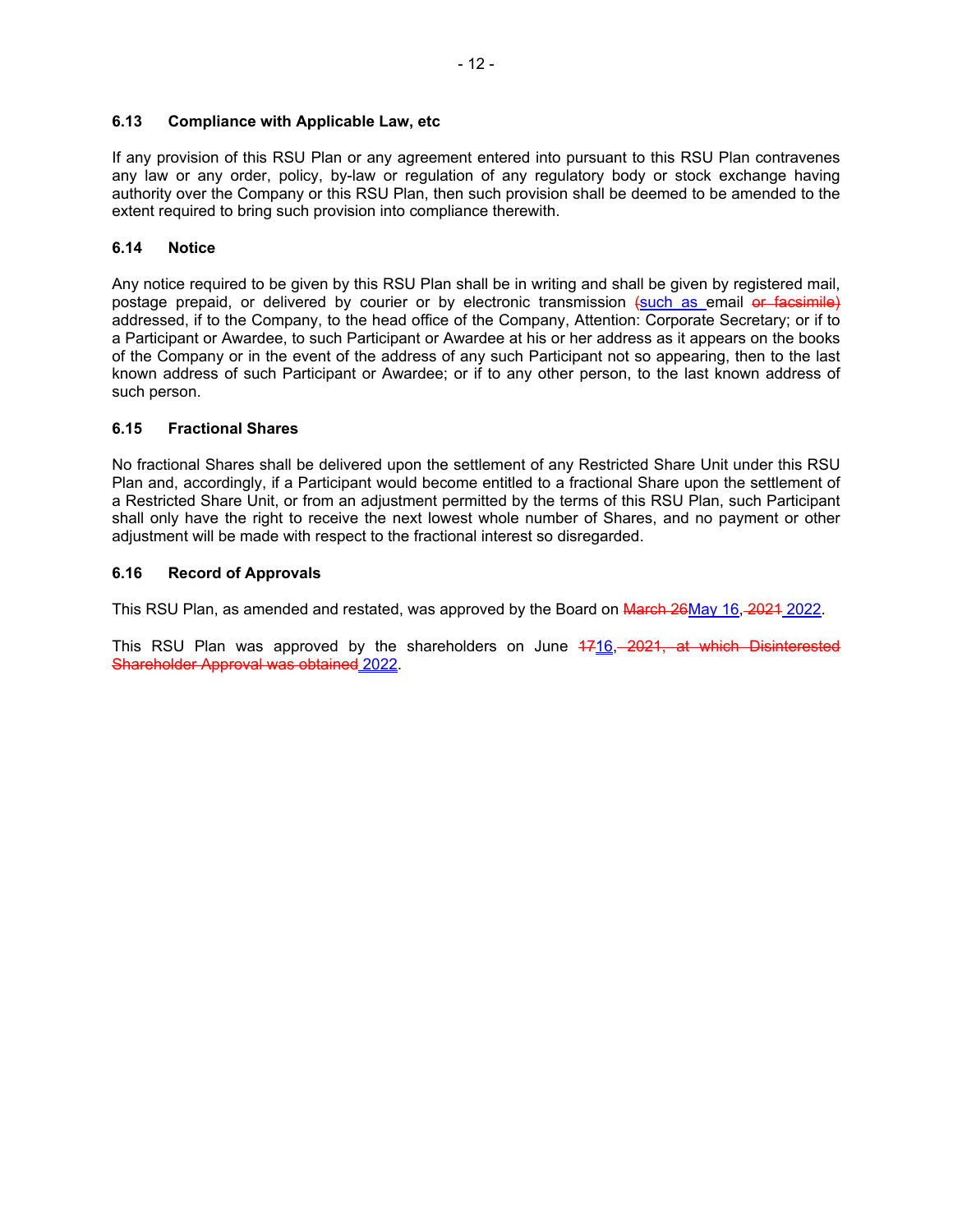### <span id="page-12-0"></span>**Schedule A Restricted Share Unit – Award Grant Agreement**

**Name:** [name of Participant]

**Date of Grant:** [insert date]

Giyani Metals Corp. (the "**Company**") has adopted the Restricted Share Unit Plan (the "**RSU Plan**") as a part of its compensation program. This Unit Award grant entitling the holder to Restricted Share Units is governed in all respects by the terms of the RSU Plan, and the provisions of the RSU Plan are hereby incorporated by reference. Capitalized terms used and not otherwise defined in this Award Grant Agreement shall have the meanings set forth in the RSU Plan. In the event of any discrepancy or conflict between this Grant Agreement and the RSU Plan, the RSU Plan shall govern.

Your Grant: The Company hereby grants to you [ ] Unit Awards entitling you to [ ] Restricted Share Units, subject to the following conditions.

**Performance Conditions:** [to be inserted]

**Vesting**: **If the inserted vesting**:

**Settlement Date:** [to be inserted]

By acceptance of this Unit Award and the underlying unvested Restricted Share Units, the undersigned acknowledges receipt of the RSU Plan and agrees hereby to become a party to and to be subject to the terms of the RSU Plan.

The undersigned further acknowledges and agrees that the Participant's abovementioned participation is voluntary.

**Accepted and agreed to this \_\_\_\_ day of \_\_\_\_\_\_\_\_\_\_\_, \_\_\_\_\_\_.**

**[●]**

 $\mathsf{By:}$ 

Name: Title:

\_\_\_\_\_\_\_\_\_\_\_\_\_\_\_\_\_\_\_\_\_\_\_\_\_\_\_\_\_\_\_\_\_ Signature of Participant

Name of Participant (Please Print)

\_\_\_\_\_\_\_\_\_\_\_\_\_\_\_\_\_\_\_\_\_\_\_\_\_\_\_\_\_\_\_\_\_\_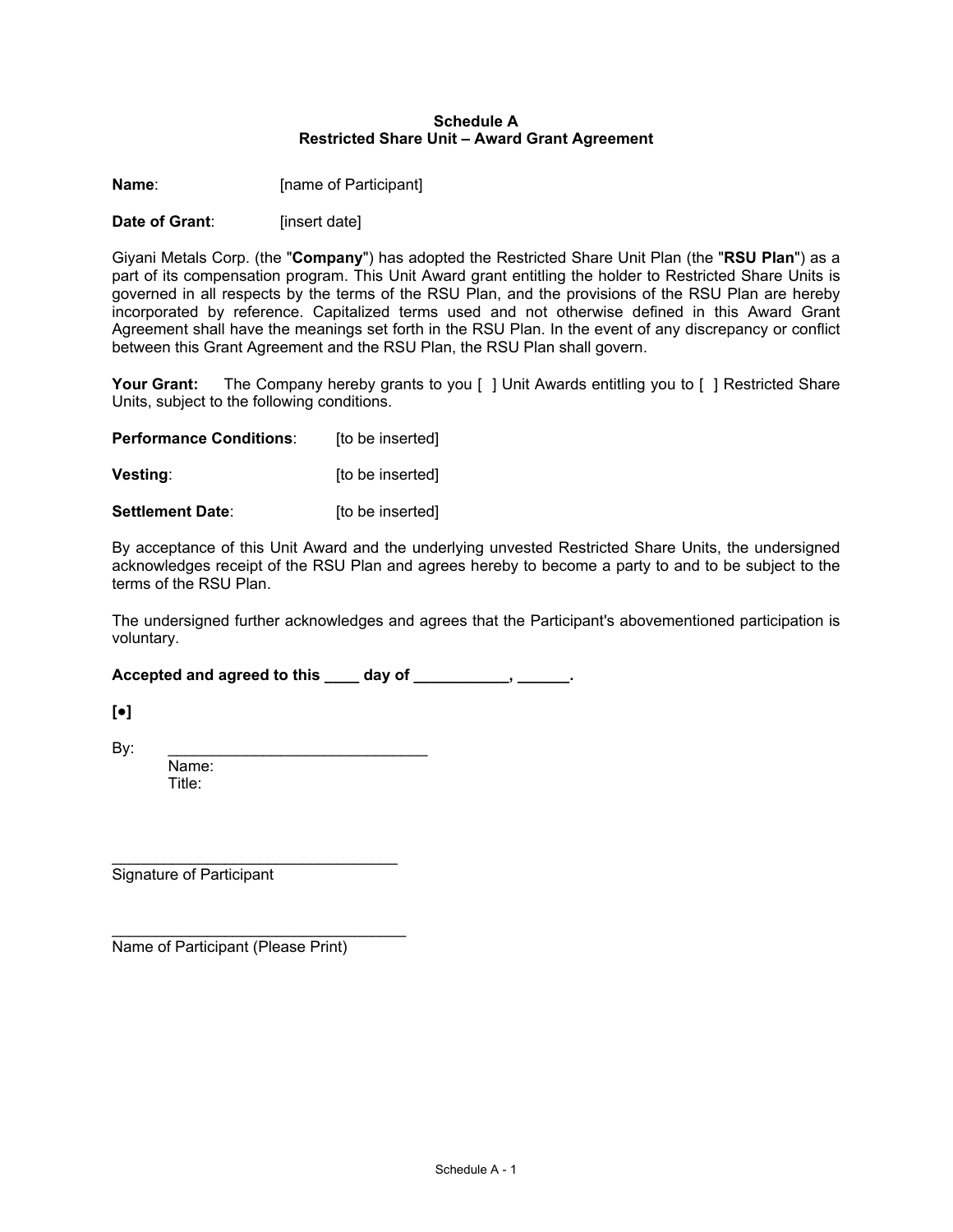### <span id="page-13-0"></span>**Schedule B Restricted Share Unit – Settlement Notice**

I, \_\_\_\_\_\_\_\_\_\_\_\_\_\_\_\_\_\_\_\_\_, in respect of the grant of Unit Award made to me on \_\_\_ \_\_\_\_\_\_\_\_\_\_, which Unit Awards have now vested to RSUs as of the Vesting Date set forth below, hereby elect to settle \_\_\_\_\_\_\_\_\_\_\_\_\_\_\_\_\_ Restricted Share Units and to receive (check one): **Date**: \_\_\_\_\_\_\_\_\_\_\_\_\_\_\_\_\_\_\_\_ **RSUs for Cash Settlement: RSUs for Share Settlement:** \_\_\_\_\_\_\_\_\_\_\_\_\_\_\_\_\_\_\_\_ Settlement Date:

If I elect to receive cash, I acknowledge that the Company will deduct applicable withholding taxes.

If I elect to receive Shares, I (check one):

**[ ]** enclose cash, a certified cheque, bank draft or money order payable to the Company in the amount of \$\_\_\_\_\_\_\_\_\_\_\_\_\_\_\_\_\_\_\_\_ as full payment for the applicable withholding taxes; or

**[ ]** undertake to direct that such number of Shares are to be sold, and the proceeds of such Shares delivered to the Company, as is necessary to put the Company in funds equal to the amount that would have otherwise been required in (i) above; or

**[ ]** elect to redeem for cash such number of RSUs as is necessary raise funds sufficient to cover such withholding taxes with such amount being withheld by the Company.

Date: \_\_\_\_\_\_\_\_\_\_\_\_\_\_\_\_\_\_\_\_\_\_\_\_\_\_\_\_

\_\_\_\_\_\_\_\_\_\_\_\_\_\_\_\_\_\_\_\_\_\_\_\_\_\_\_\_\_\_\_\_\_

Signature of Participant

\_\_\_\_\_\_\_\_\_\_\_\_\_\_\_\_\_\_\_\_\_\_\_\_\_\_\_\_\_\_\_\_\_\_ Name of Participant (Please Print)